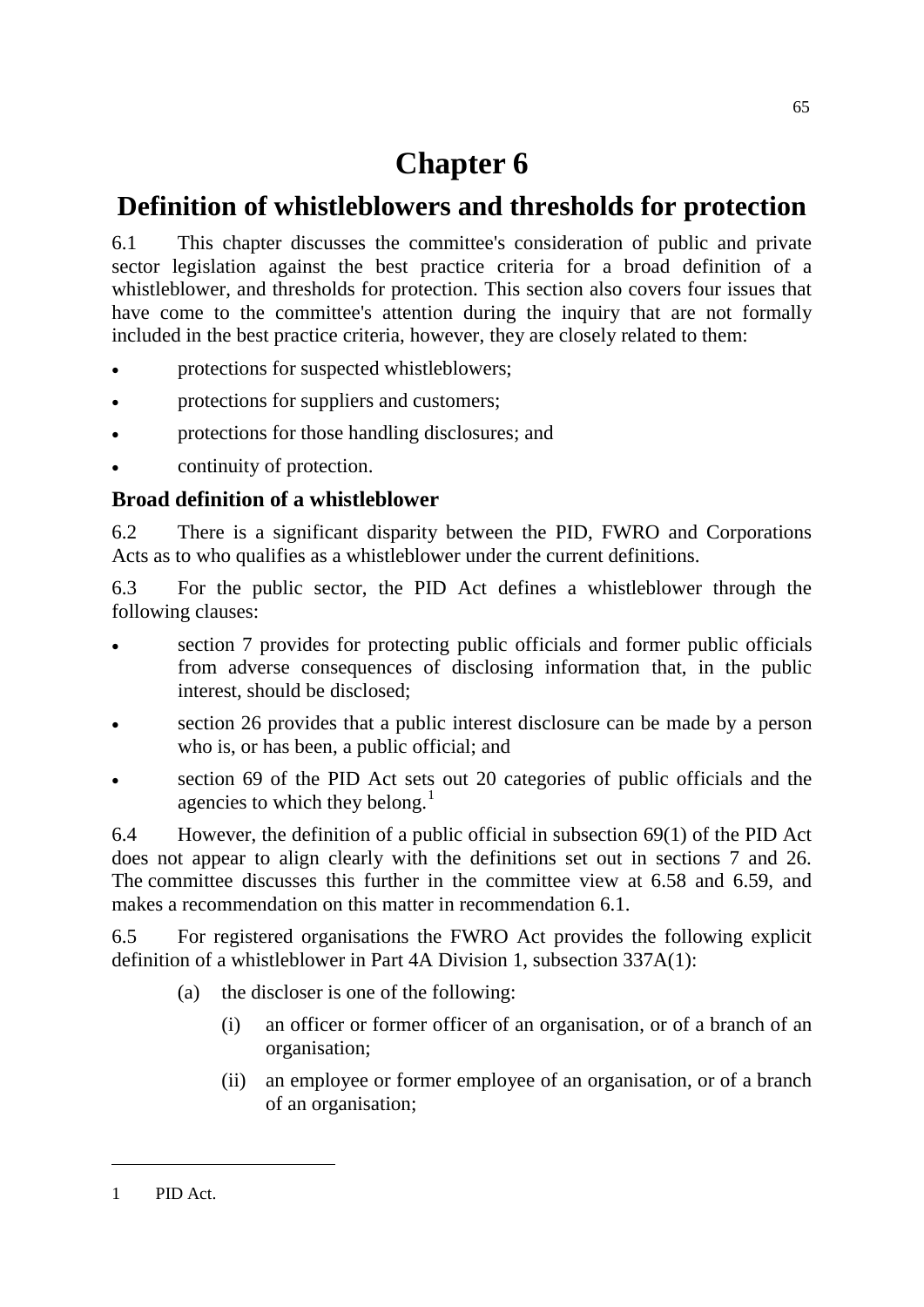- (iii) a member or former member of an organisation, or of a branch of an organisation;
- (iv) a person who has or had a contract for the supply of services or goods to, or any other transaction with, an organisation or a branch of an organisation;
- (v) a person who has or had a contract for the supply of services or goods to, or any other transaction with, an officer or employee of an organisation or of a branch of an organisation who is or was acting on behalf of the organisation or branch;
- (vi) an officer, former officer, employee or former employee of a person referred to in subparagraph (iv) or  $(v)$ .

6.6 In contrast to the above two Acts, the Corporations Act has a much narrower definition that does not include former staff and others. Subsection 1317AA(1) states:

- (a) the discloser is:
	- (i) an officer of a company; or
	- (ii) an employee of a company; or
	- (iii) a person who has a contract for the supply of services or goods to a company; or
	- (iv) an employee of a person who has a contract for the supply of services or goods to a company.<sup>[3](#page-1-1)</sup>

#### *Statistics on who has blown the whistle*

6.7 The annual reports of the Commonwealth Ombudsman provide information on the types of disclosers who made public interest disclosures as shown in Table 6.1. Similar data was not available for the corporate and registered organisations sectors.

|                                                                   | 2013-2014 | 2014-2015 | 2015-2016 |
|-------------------------------------------------------------------|-----------|-----------|-----------|
| Current public officials                                          | 79%       | 72%       | 59%       |
| Former public officials                                           | 7%        | 8%        | 9%        |
| Contracted service providers                                      | 3%        | 2%        | 19%       |
| Deemed to be a public official under<br>section 70 of the PID Act | 11%       | 18%       | 13%       |

**Table 6.1: Types of disclosers in the public sector**

Source: Commonwealth Ombudsman Annual Reports 2013–2014, p. 75; 2014–2015, p. 69, [NOTE: contractors are listed in a separate note in the text]; 2015–2016, p. 74.

<span id="page-1-0"></span><sup>2</sup> FWRO Act.

<span id="page-1-1"></span><sup>3</sup> Corporations Act.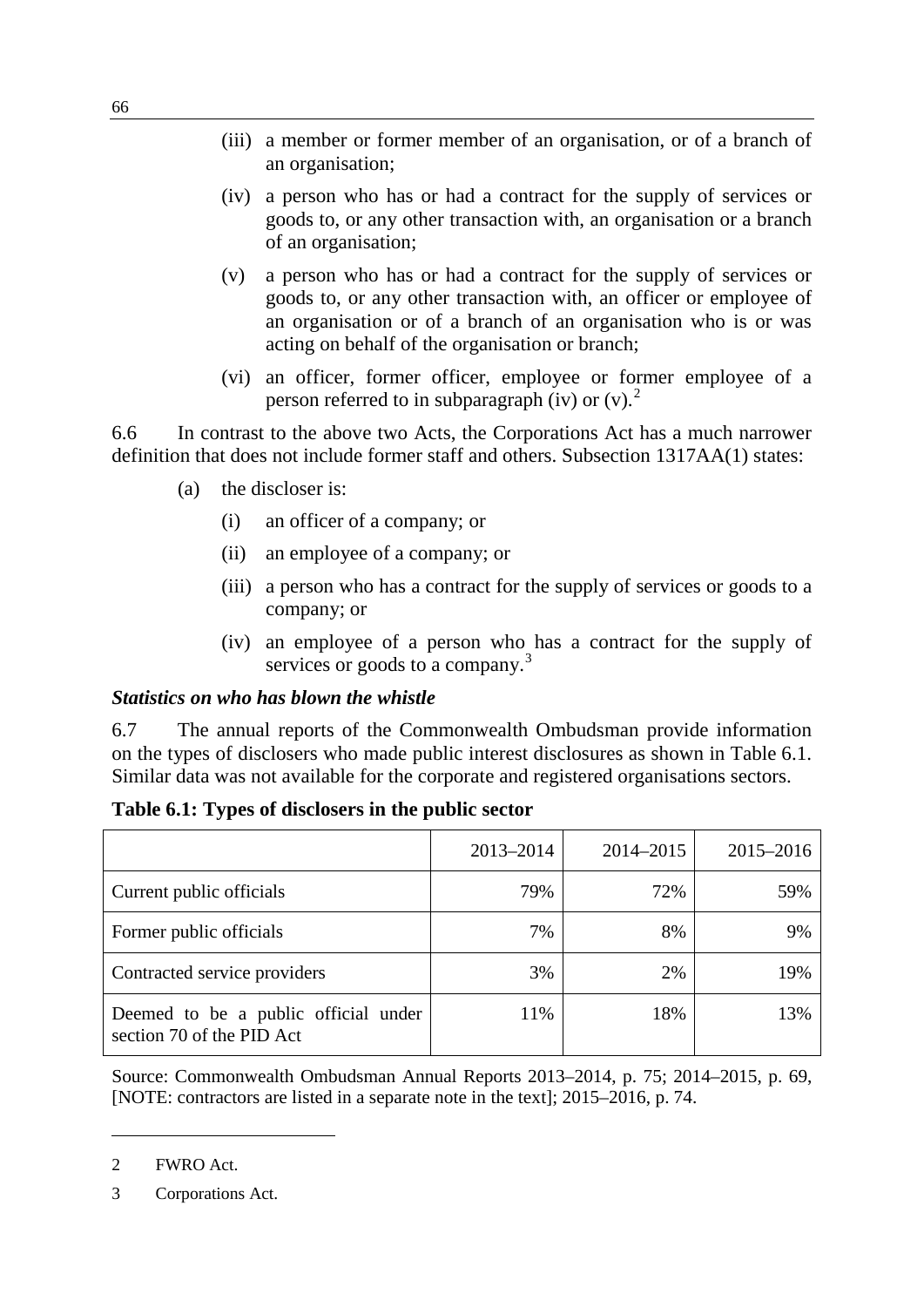6.8 Table 6.1 indicates that contracted service providers can be a significant source of disclosures. Given the significant overlap between the public and private sectors, for example when public sector agencies out-source particular services to private contractors, it will be important to ensure consistency between public and private sector whistleblower protections (see below and the discussion in Chapter 3).

6.9 The following sections cover particular areas in which the protections for whistleblowers could be broadened and clarified, and areas where those protections could be harmonised between the public and private sectors.

## *Former staff, former contractors, and others*

6.10 In the public sector, Table 6.1 shows that former public officials contributed seven to nine per cent of disclosures in the first three years of the operation of the PID Act. This highlights the importance of ensuring that:

- the PID Act is unambiguous that it applies to former public officials; and
- private sector whistleblower definitions also explicitly provide for former staff of various kinds (including contractors) to be afforded protection.

6.11 The committee received evidence from witnesses supporting the inclusion of former staff in whistleblower protections. For example, Mr Warren Day, Senior Executive Leader, ASIC told the committee that former staff were a valuable source of information on wrongdoing:

…some of the better information that we have received has come from former employees.<sup>[4](#page-2-0)</sup>

6.12 However, ASIC Commissioner, Mr John Price warned the committee that as things currently stand, former employees are not afforded any protection under the Corporations Act if they blow the whistle on a former employer:

The most obvious example is former employees. It may well be a situation that an employee decides, as a result of the experience they have had with a company and their concern about the wrongdoing, the best thing for them to do is seek other employment. As soon as you do that, you are outside the existing test in the Corporations Act.<sup>[5](#page-2-1)</sup>

6.13 Ms Rani John, a partner at DLA Piper, supported expanding the definition of whistleblowers to include a company's former employees, directors and officers, service providers, accountants and auditors, unpaid workers, contractors and business partners. She told the committee that such a legislative change would be both positive and appropriate.<sup>[6](#page-2-2)</sup>

<span id="page-2-0"></span><sup>4</sup> Mr Warren Day, Senior Executive Leader, Assessment and Intelligence, Australian Securities and Investments Commission, *Committee Hansard*, 27 April 2017, p. 69.

<span id="page-2-1"></span><sup>5</sup> Mr John Price, Commissioner, Australian Securities and Investments Commission, *Committee Hansard*, 27 April 2017, p. 69.

<span id="page-2-2"></span><sup>6</sup> Ms Rani John, Partner, DLA Piper, *Committee Hansard*, 27 April 2017, p. 11.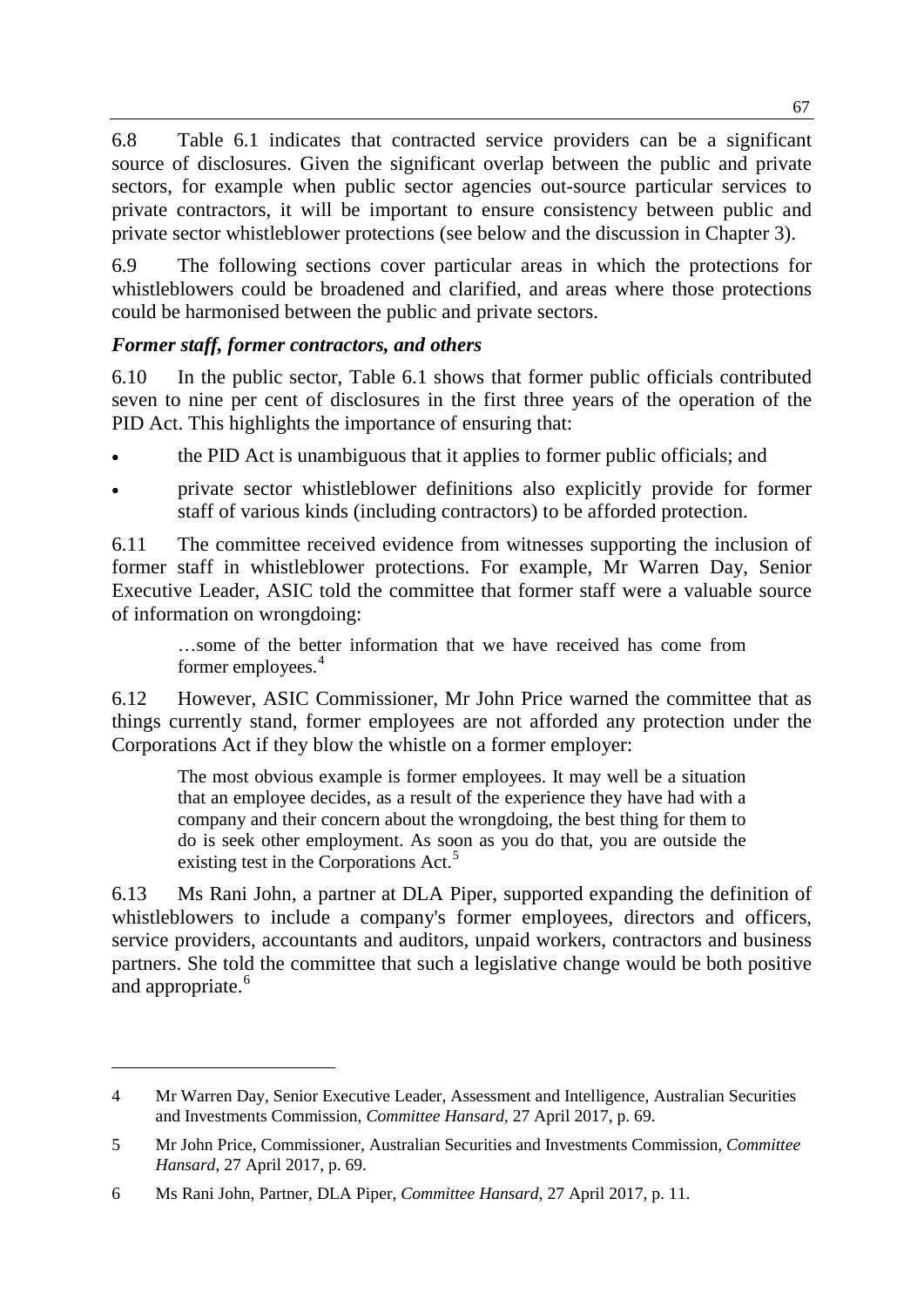6.14 The Australian Council of Trade Unions (ACTU) noted that the systems that apply to the public and corporate sectors operate on the assumption that whistleblowers are insiders, including employees and contract workers. Mr Trevor Clarke from ACTU informed the committee it was vital that former employees gained whistleblower protections under the Corporations Act:

Certainly, a large amount of what we know about worker exploitation comes from those sources. That can expose employees to reprisals at the workplace level and to reputational damage. That can impair their employability in their chosen industry. In the case of former employees, they have absolutely no protection under the Corporations Act framework. We strongly believe that needs to change.<sup>[7](#page-3-0)</sup>

6.15 Ms Maureen McGrath, Chair of the Legislative Review Committee, the GIA argued for an even broader definition of whistleblowers to include any person who makes a disclosure of alleged corporate wrongdoing. The GIA suggested that the test for qualifying should be connected not to the capacity in which the discloser has access to information but rather to the information itself and the honest and reasonable belief in the genuineness of that information.<sup>[8](#page-3-1)</sup>

## *Committee view*

6.16 The committee notes that subsection 7(1a) in the Division 3 overview and subsection 26(1a) of the PID Act provide that former public officials are able to make public interest disclosures.

6.17 However, the definition of a 'public official' in subsection 69(1) of the PID Act uses the following description: 'Agency to which the public official belongs'. The committee considers that such a definition has the potential to create uncertainty as to whether a former public official who no longer 'belongs' to an agency is covered by the PID Act. While the committee accepts the principle that legislation should be read holistically, the current definition in subsection 69(1) appears to introduce unnecessary ambiguity. The committee considers that it would be possible to provide much greater clarity by amending the definition in subsection 69(1) and using words such as: 'Agency to which the public official currently belongs or formerly belonged'.

6.18 The committee is also of the view that the protections of public officials be extended to those operating as contractors to public sector agencies.

## **Recommendation 6.1**

-

**6.19 The committee recommends that section 69 of the** *Public Interest Disclosure Act 2013* **be amended to make it explicit that former public officials, as well as current and former contractors to the Australian Public Service, are able to make public interest disclosures.**

<span id="page-3-0"></span><sup>7</sup> Mr Trevor Clarke, Director, Industrial and Legal, Australian Council of Trade Unions, *Committee Hansard*, 27 April 2017, p. 16.

<span id="page-3-1"></span><sup>8</sup> Ms Maureen McGrath, Chair, Legislation Review Committee, Governance Institute of Australia, *Committee Hansard*, 28 April 2017, p. 24.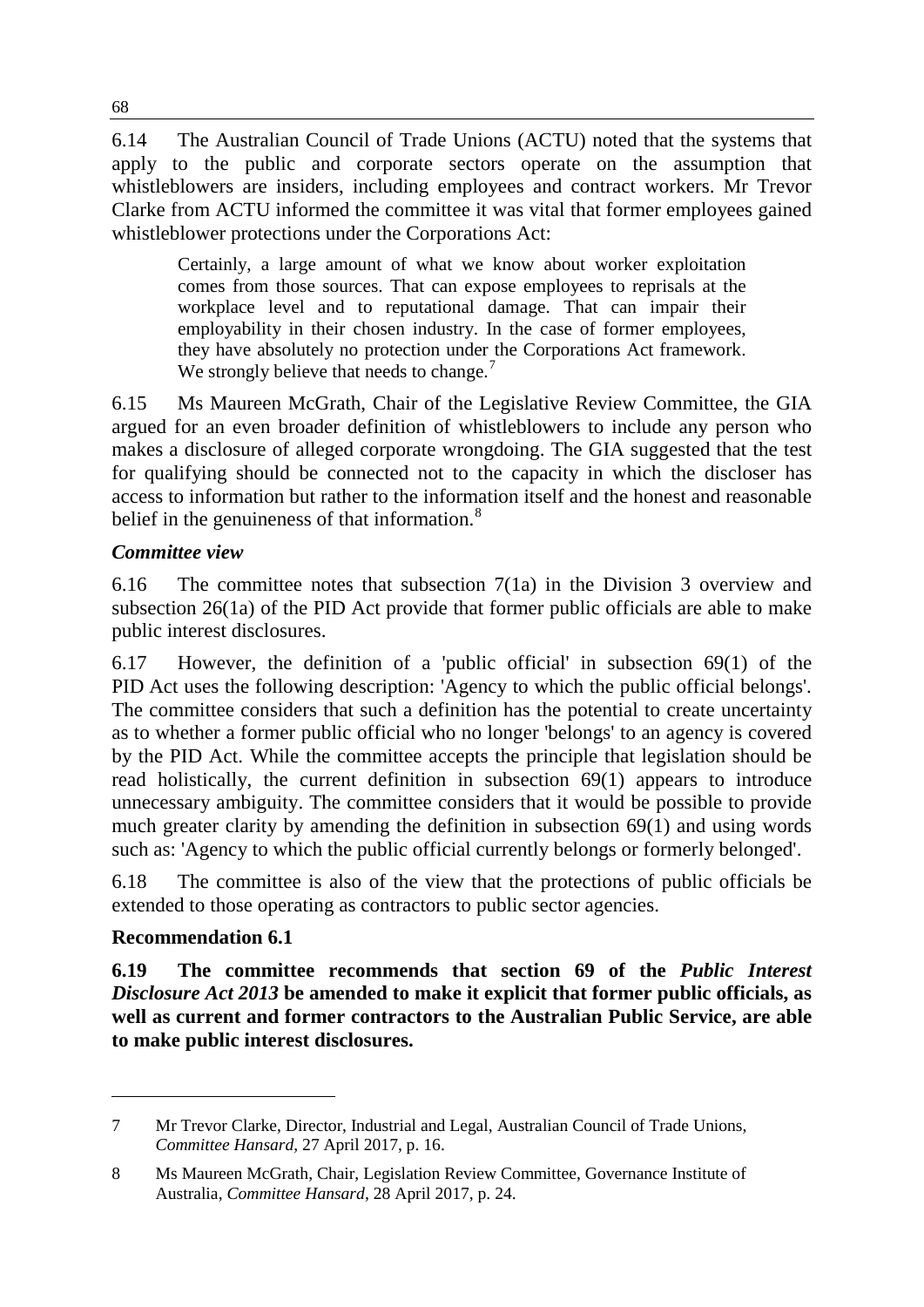6.20 Evidence to the committee from a range of witnesses strongly supported changing the current definitions of who can be a whistleblower under private sector legislation to include former staff and former contractors. These persons currently receive no protection under the Corporations Act. Furthermore, as the corporate regulator pointed out, some of their most valuable information comes from former employees.

6.21 In light of the evidence received, the committee is strongly of the view that it would be appropriate for all private sector whistleblower protections (including the Corporations Act) to apply to former staff, current and former contractors, and current and former volunteers.

6.22 Furthermore, with respect to the discussions regarding consistency in Chapter 3, the committee considers that the public and private sector protection for former staff and others could be aligned, with appropriate categories of people to be specified for each sector.

## **Recommendation 6.2**

-

**6.23 The committee recommends that all private sector whistleblower protection legislation include protections for current and former staff, contractors and volunteers.**

## **Protections for suspected whistleblowers**

6.24 The committee also heard evidence that whistleblower protection legislation may also need to contain provisions that would protect persons that have been subjected to reprisals on suspicion of their being a whistleblower, but who may not in fact have made a disclosure or even intended to do so.

6.25 For example, ASIC drew the committee's attention to the following scenario:

You can see a scenario where there are two people working side by side. One is actually the whistleblower and the other one knows nothing about what is going on, but they work in the same place. The second person is completely oblivious to what is going on. Management come down from on high and think there is a leak and are really concerned they have a whistleblower and want to take harmful action against both employees. We would say that the second employee, the person who is oblivious to what is going on, is just as victimised as the first person, even though they are not the whistleblower.<sup>[9](#page-4-0)</sup>

6.26 The committee notes that the three Acts it is considering have some provisions relating to such protections:

<span id="page-4-0"></span><sup>9</sup> Mr Warren Day, Senior Executive Leader, Assessment and Intelligence, Australian Securities and Investments Commission, *Committee Hansard*, 27 April 2017, p. 67.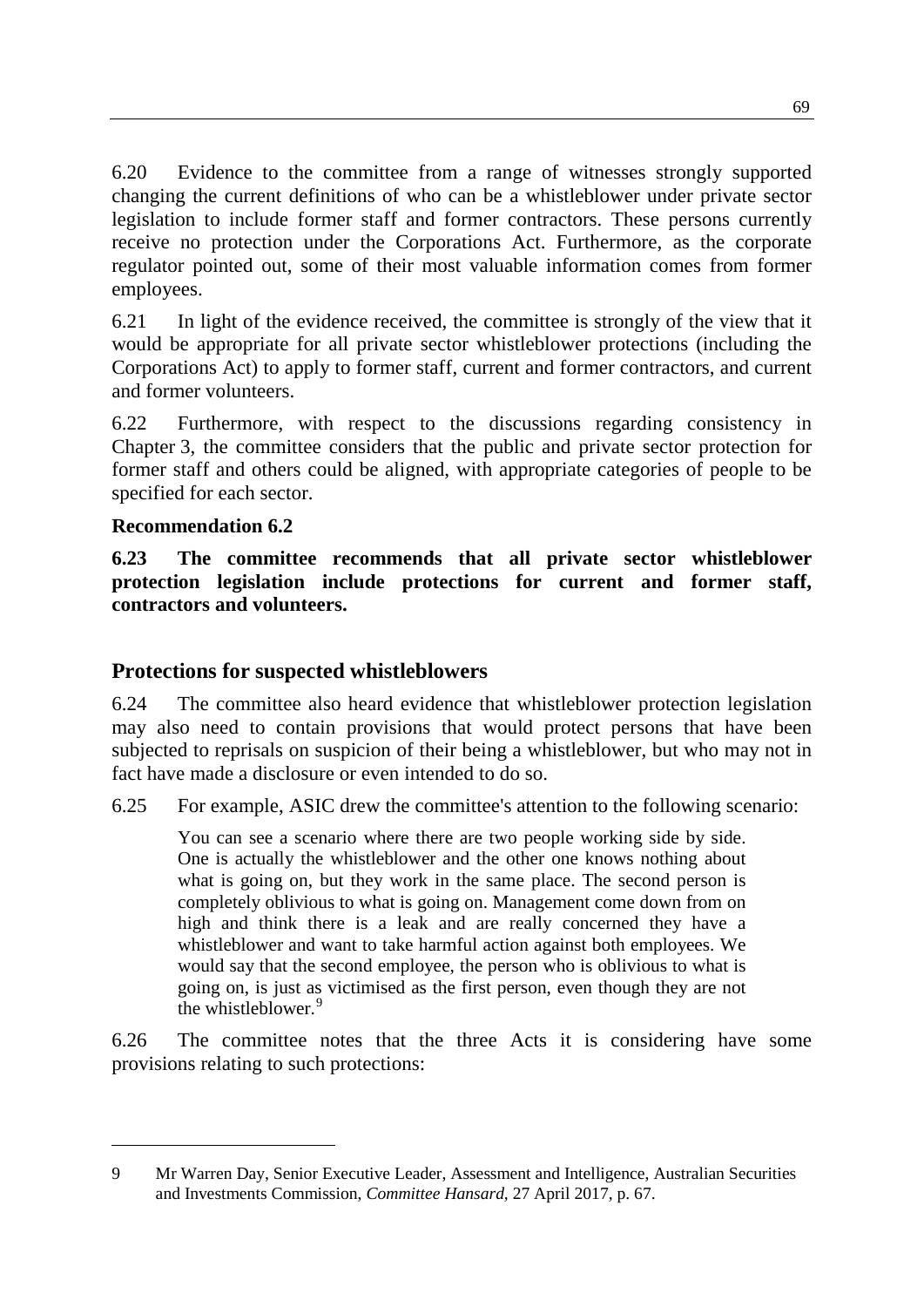- paragraph  $13(1)(b)$  of the PID Act provides protection for someone who has made or proposes to make a public interest disclosure, as well as a person who is suspected of making a public interest disclosure;
- subsection 337BA(1b) of the FWRO Act provides protection for someone who has made, may have made, proposes to make or could make a public interest disclosure; and
- subsection 1317AC(2cii) of the Corporations Act provides some protections against reprisals.<sup>[10](#page-5-0)</sup>

6.27 For offences for reprisals under section 19 of the PID Act it is not necessary to prove that a person made, may have made, or intended to make, a disclosure. Similar provisions in the FWRO Act apply to both civil and criminal penalties.<sup>[11](#page-5-1)</sup>

## *Committee view*

6.28 On the evidence provided by the corporate regulator, the committee considers that there is potential for reprisal action to be taken against an unwitting non-whistleblower in the private sector.

6.29 In light of the above, the committee considers that the provisions in both the public and private sectors could be improved to be consistent and ensure that they cover threats to, and actual reprisals against, people who:

- have made a disclosure:
- propose to make a disclosure;
- could make a disclosure but do not propose to; or
- may be suspected of making, proposing to make, or be capable of making a disclosure, even if they do not in fact make a disclosure.

### **Recommendation 6.3**

**6.30 The committee recommends that protections in both the public and private sector be made consistent for threats or actual reprisals against people who:**

- **have made a disclosure;**
- **propose to make a disclosure;**
- **could make a disclosure but do not propose to; or**
- **may be suspected of making, proposing to make, or be capable of making, a disclosure, even if they do not make a disclosure.**

<span id="page-5-0"></span><sup>10</sup> PID Act, FWRO Act, Corporations Act.

<span id="page-5-1"></span><sup>11</sup> PID Act, FWRO Act, sections 337BD–337BE.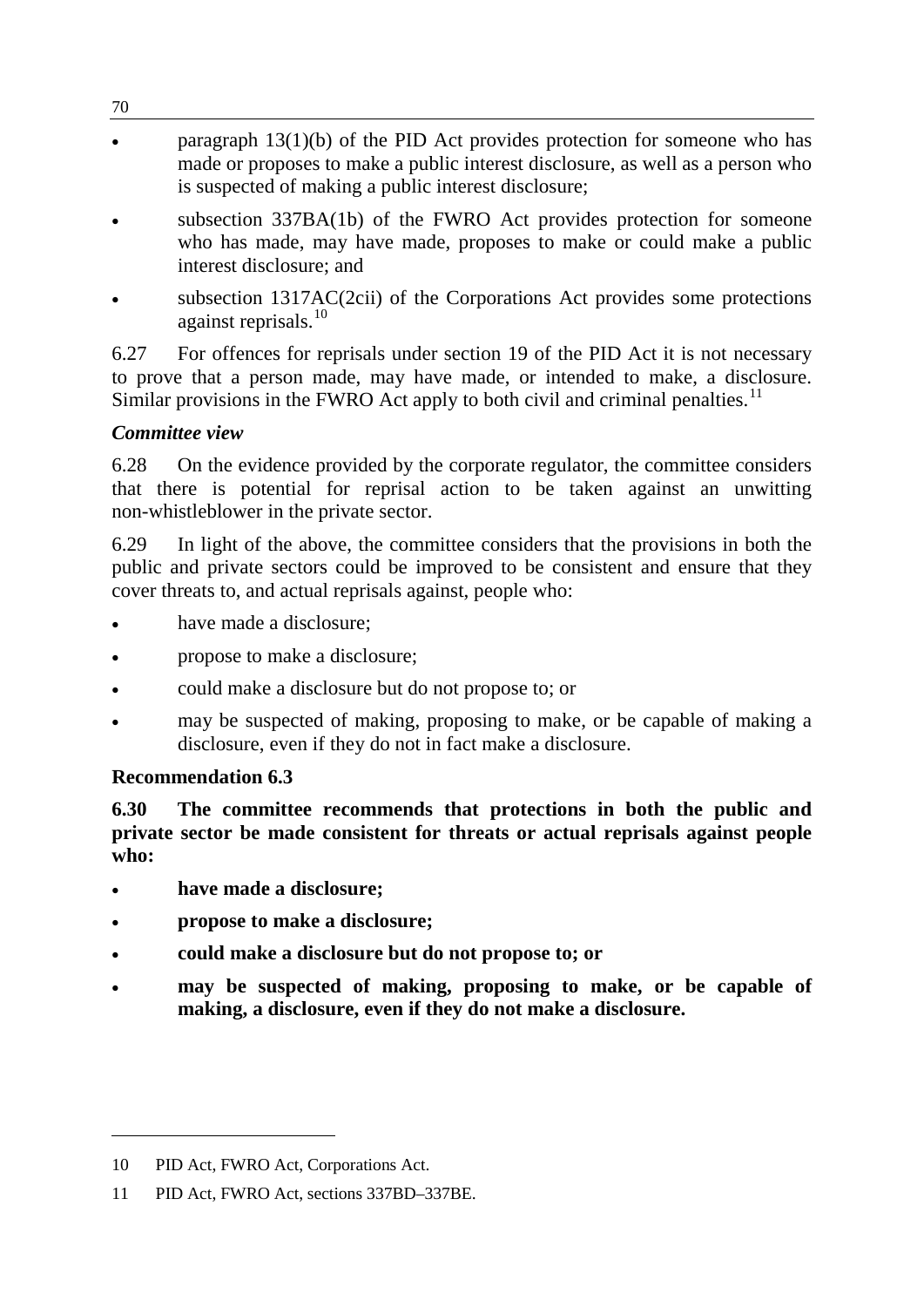## **Protections for those handling disclosures**

6.31 Another area that came to the committee's attention during the inquiry was the potential vulnerability of recipients of disclosures in some cases. For example, if a person makes a disclosure to their supervisor who is a low to mid-level manager in an organisation, the recipient may also be a in a vulnerable position. Equally, the person tasked with handling the disclosure such as an authorised officer or an investigation officer may be at risk of being targeted because they are investigating, or even considering investigating, a disclosure about a senior public official. Such officers may not have sufficient power within the organisation to deal with the disclosure effectively and may also be at risk of reprisals from those alleged to have engaged in disclosable conduct. In fact, such a recipient may face a dilemma: on the one hand wanting to do the right thing with the disclosure and assist the discloser, and at the same time being aware that their career could be destroyed by reprisals if they take the action which may be required of them under whistleblower legislation.

## *Committee view*

6.32 The committee considers that the situation described above represents a potential impediment to effective whistleblower protections. In the committee's view, there is limited value in protecting the discloser if the recipient or others required to take action are either placed in a vulnerable position, or have a reasonable apprehension that they may be placed in a vulnerable position, by actual or potential reprisals emanating from those in more senior or more powerful positions.

6.33 It is not clear to the committee that the FWRO Act and the Corporations Act provide any protections for recipients or others required to take action in relation to disclosures. The PID Act includes some limited protections in subsection 78(1) relating to performing functions required under the PID Act. However, the committee notes that this protection posits a 'good faith' threshold for protection, which is a requirement that has been widely criticised as falling far short of international best practice (see the discussion later in this chapter in the section on 'thresholds for protection' starting at 6.44).

6.34 The committee considers that adequate protection for recipients should be developed for both the public and private sectors in a consistent fashion. The committee considers that the protection should apply for the performance of the functions of recipients or others required to take action in relation to disclosures without regard to their motivation.

### **Recommendation 6.4**

**6.35 The committee recommends that protections for recipients of disclosures in both the public and private sectors be made consistent, and cover the performance of any and all functions required of recipients or others required to take action in relation to disclosures, without regard to their motivations.**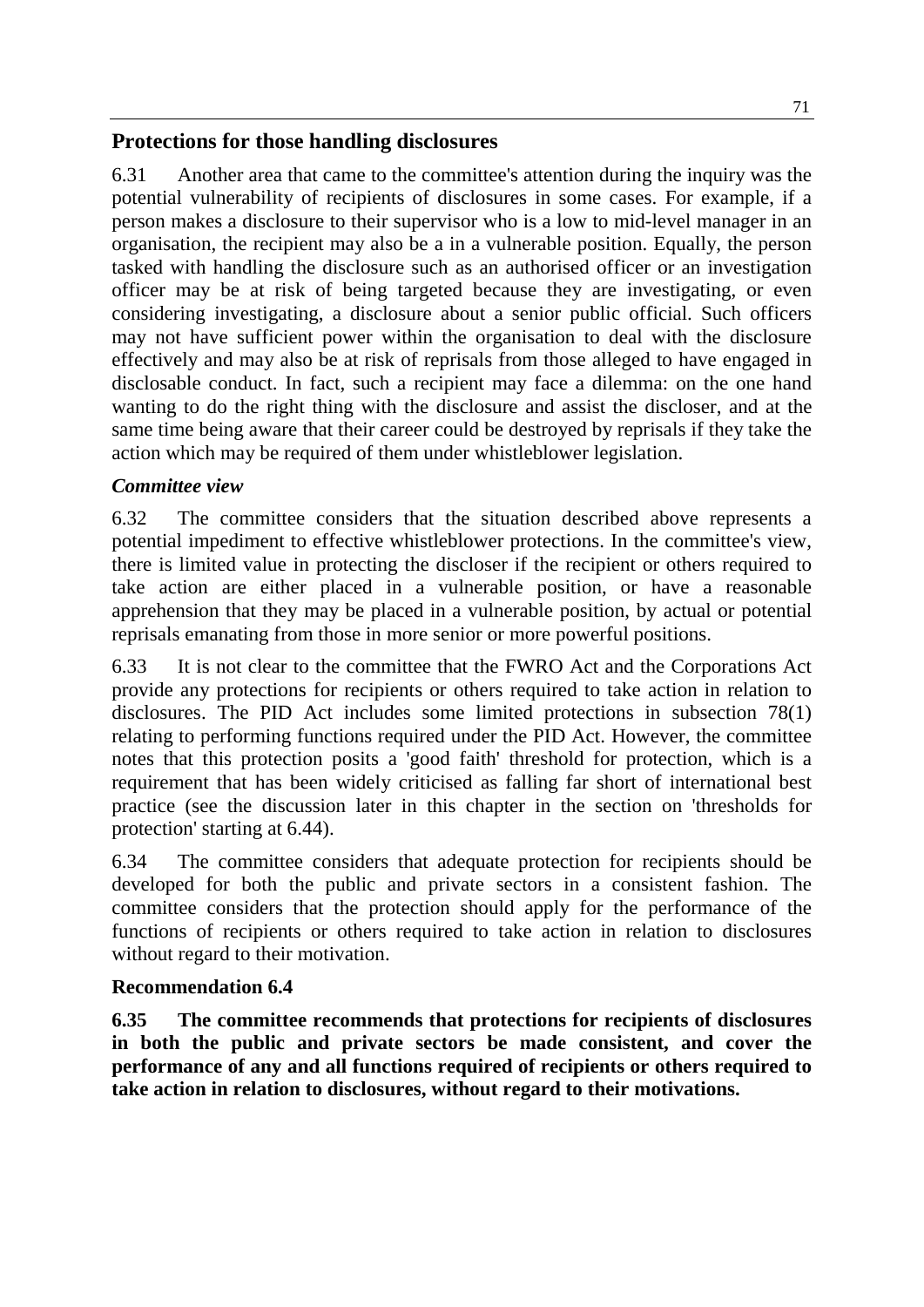### **Protections for suppliers and customers**

6.36 During the inquiry it came to the committee's attention that existing whistleblower protections largely focus on protecting individuals and that there were very little, if any, protections for businesses that may suffer reprisals. For example, a small to medium business operating as a supplier to, or customer of, a much larger business could suffer reprisals if one of its employees made disclosures about the conduct of the larger business.

6.37 The ACCC provided some relevant examples to the committee during the inquiry. The first case involved businesses with supply arrangements to Coles:

We had a case against Coles which was a case in which we alleged unconscionable conduct by Coles. We said that they had acted unconscionably in withholding money from their suppliers without their consent, when they had no contractual right to do so. We experienced significant difficulty and delay during our investigation, due in part to the lack of adequate whistleblower protections under the Competition and Consumer  $Act^{\frac{1}{12}}$  $Act^{\frac{1}{12}}$  $Act^{\frac{1}{12}}$ 

There were a number of suppliers who refused to provide affidavit evidence—that is, court evidence—for fear that it would jeopardise their commercial relationship with Coles, and frankly we had no way of giving them any comfort that their relationship would not be jeopardised.<sup>[13](#page-7-1)</sup>

6.38 The second example provided by the ACCC involved businesses with supply arrangements to Woolworths:

…the Mind the Gap case. This was the case in which the judge said that it was not unconscionable for Woolworths to say to suppliers, 'You must pay us the difference between our profit expectations and the profits we're actually receiving, even though we have no contractual right to receive that.' So that was not unconscionable according to Justice Yates. In part, he made it clear that his view was formed because he did not have evidence about the broader circumstances of the dealings with suppliers. We did not produce evidence of the broader dealings with suppliers because we felt we needed to respect the commercial positions of the suppliers by not parading them before the court and putting them at risk of losing their business with Woolworths<sup>[14](#page-7-2)</sup>

#### *Committee view*

-

6.39 The committee notes that in both the cases discussed above there was a lack of appropriate protections for both the individuals and the businesses concerned. The committee considers that the enhanced whistleblower protections recommended

<span id="page-7-0"></span><sup>12</sup> Mr Marcus Bezzi, Executive General Manager Competition Enforcement, Australian Consumer and Competition Commission, *Committee Hansard*, 27 April 2017, p. 61.

<span id="page-7-1"></span><sup>13</sup> Mr Marcus Bezzi, Executive General Manager Competition Enforcement, Australian Consumer and Competition Commission, *Committee Hansard*, 27 April 2017, p. 61.

<span id="page-7-2"></span><sup>14</sup> Mr Marcus Bezzi, Executive General Manager Competition Enforcement, Australian Consumer and Competition Commission, *Committee Hansard*, 27 April 2017, p. 62.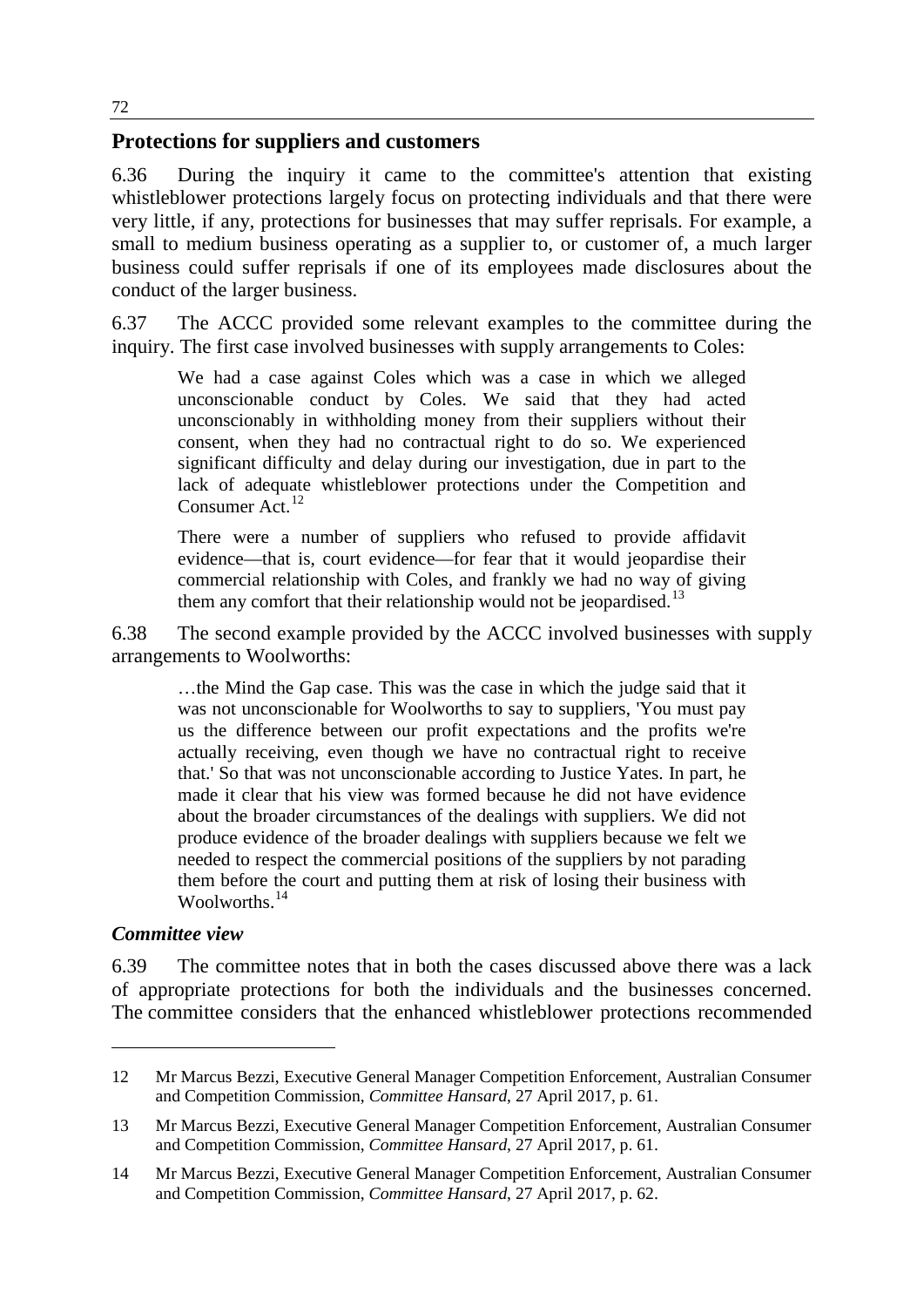in this report could provide appropriate protections to the individuals. However, there would still be limited or no protection from reprisals for the businesses, particularly small to medium businesses that have supply arrangements with a much larger and more powerful apex business.

6.40 While the above examples involved suppliers being vulnerable to reprisals, the committee notes that other small businesses, for example a retail franchise, or a customer business in the utilities sector, may also be vulnerable to reprisal action taken by a much larger business. Apart from in the case of the principal-contractor relationship, a Whistleblower Protection Act would not apply to one business whistleblowing on another business.

6.41 The committee has not had the opportunity during this inquiry to adequately investigate protections for reprisals against businesses and the relationship to competition and consumer law, or the functions of the Australian Small Business and Family Enterprise Ombudsman (ASBFEO). Apart from in the case of the principal-contractor relationship, a Whistleblower Protection Act would not apply to one business whistleblowing on another business.

6.42 In light of the evidence received from the ACCC, however, the committee considers that such matters are worthy of an inquiry by the Parliament or the ASBFEO.

## **Recommendation 6.5**

**6.43 The committee recommends that an inquiry be conducted by either a parliamentary committee or the Australian Small Business and Family Enterprise Ombudsman into protections for reprisals against businesses where whistleblowers in those businesses make public interest disclosures about disclosable conduct by larger businesses.**

## **Thresholds for protection**

6.44 This section discusses the committee's consideration of the best practice criterion on thresholds for protection and how those thresholds vary across existing whistleblower protection legislation.

6.45 In addition to the disclosures being required to contain disclosable conduct as discussed in Chapter 5, each of the following three Acts includes a test for whether the discloser is genuine, as follows:

- the PID Act (section 26): the information tends to show, or the discloser believes on reasonable grounds that the information tends to show, one or more instances of disclosable conduct;<sup>[15](#page-8-0)</sup>
- the FWRO Act (in Part 4A Division 1, subsections  $337A(1c)$  and  $(3c)$ ): the discloser has reasonable grounds to suspect that the information indicates one or more instances of disclosable conduct by:

<span id="page-8-0"></span><sup>15</sup> PID Act, section 26.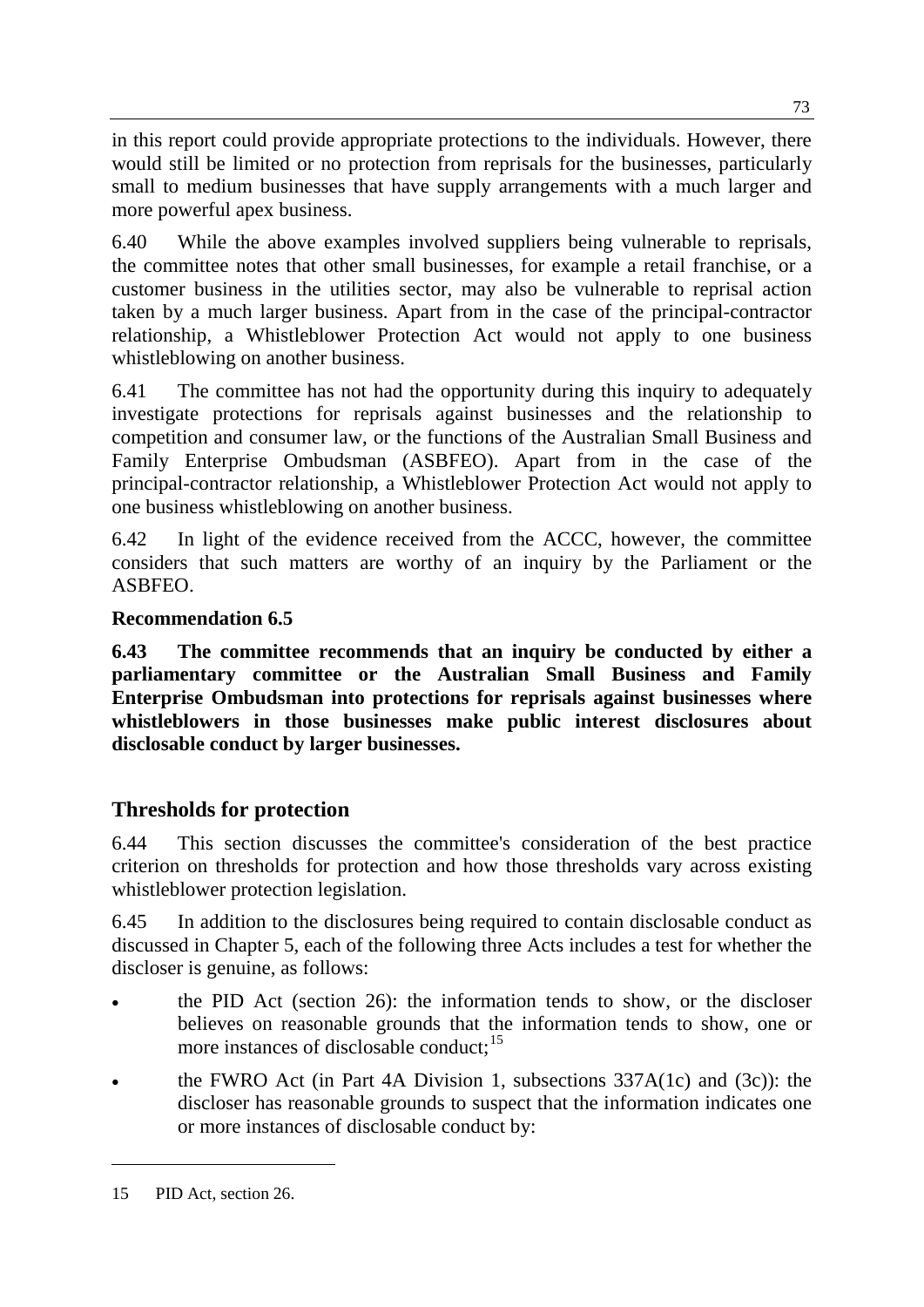- the organisation or a branch of the organisation; or
- an officer or employee of the organisation or of a branch of the organisation;<sup>[16](#page-9-0)</sup>
- the Corporations Act (subsections 1317AA(1d) and (1e)):
	- the discloser has reasonable grounds to suspect that the information indicates that:
		- (i) the company has, or may have, contravened a provision of the Corporations legislation; or
		- (ii) an officer or employee of the company has, or may have, contravened a provision of the Corporations legislation; and
	- the discloser makes the disclosure in good faith.<sup>[17](#page-9-1)</sup>

6.46 The main difference between the three Acts is the extra 'good faith' test in the Corporations Act.

#### *Evidence received by the committee*

6.47 Some submitters informed the committee that they supported the 'good faith' test remaining in legislation. For example the Financial Planning Association of Australia (FPA) supported the 'good faith' requirement and argued that individual whistleblowers do not usually have the legal knowledge to relate the suspicious activity to the relevant legal requirements. The FPA suggested that it is therefore unreasonable to require an individual to determine if suspected wrongdoing has occurred. [18](#page-9-2)

6.48 However, the majority of submitters supported removing the 'good faith' test.<sup>[19](#page-9-3)</sup>

6.49 Clayton Utz informed the committee that it considered the 'good faith' requirement to be an onerous and ambiguous burden placed on whistleblowers which should be removed. While noting that the 'good faith' requirement was originally inserted as a safeguard against vexatious claims, Clayton Utz argued that subsection 1317AA(1d) of the Corporations Act, which provides that the whistleblower must

<span id="page-9-0"></span><sup>16</sup> FWRO Act, subsections 337A(1c) and (3c).

<span id="page-9-1"></span><sup>17</sup> Corporations Act, subsections 1317AA(1d) and (1e).

<span id="page-9-2"></span><sup>18</sup> Financial Planning Association of Australia, *Submission 57*, p. 10; see also FSU, *Submission 10*, p. 6.

<span id="page-9-3"></span><sup>19</sup> Clayton Utz, *Submission 4*, pp. 8–9; DLA Piper, *Submission 8*, p. 2; Dr Vivienne Brand and Dr Sulette Lombard, *Submission 14*, p. 4; International Bar Association Anti-Corruption Committee, *Submission 62*, p. 6; Mr Richard Wilkins, *Submission 61*, p. 4; Australian Lawyers Alliance, *Submission 58*, p. 14; Media, Entertain & Arts Alliance, *Submission 55*, p. 7; Mr Warren Day, Senior Executive Leader, Assessment and Intelligence, Australian Securities and Investments Commission, *Committee Hansard*, 27 April 2017, p. 68; Professor A J Brown, Program Leader, Public Integrity and Anti-Corruption, Centre for Governance and Public Policy, Griffith University, *Submission 23*, Attachment 2, p. 4.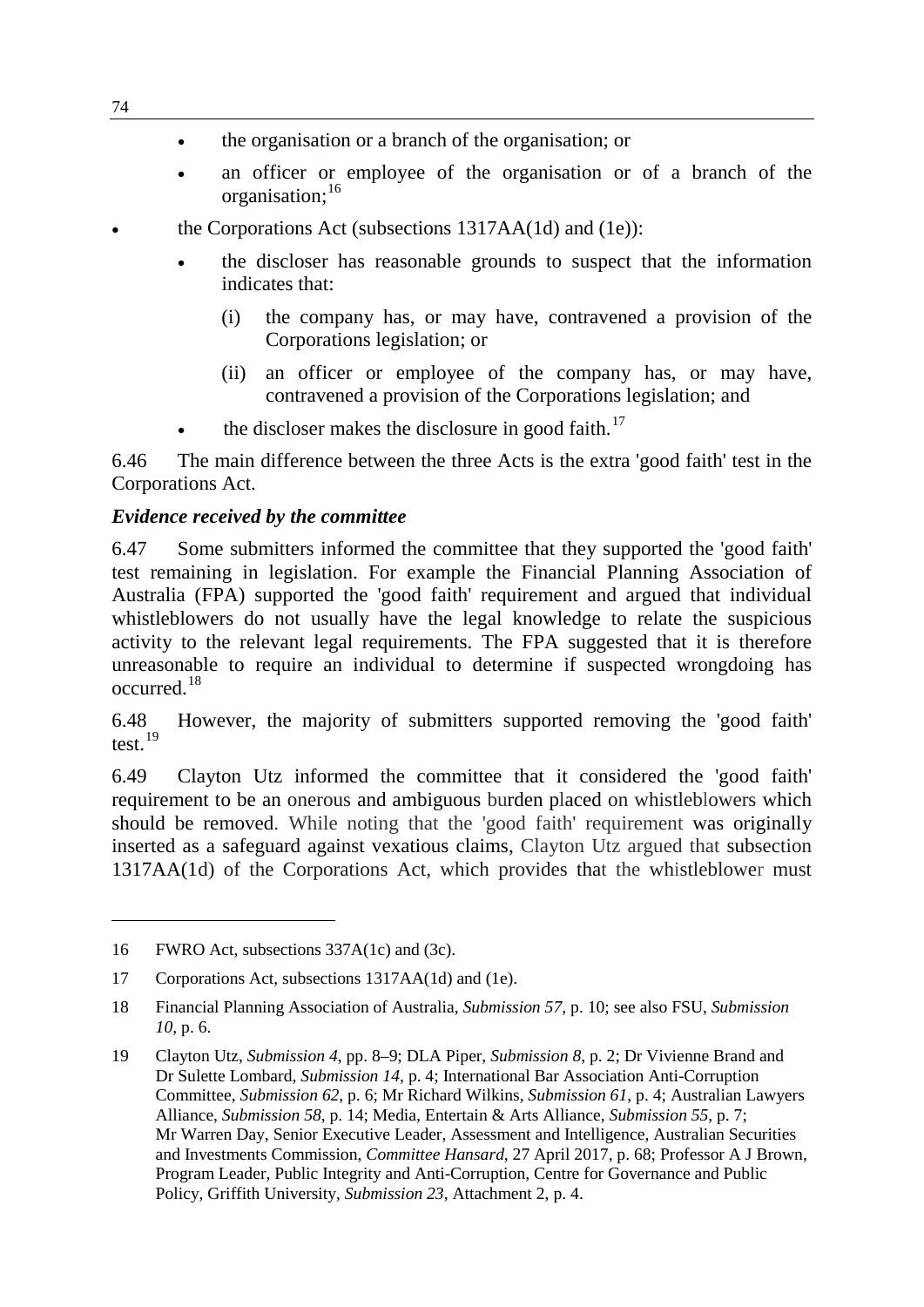have 'reasonable grounds to suspect' a contravention, is an adequate safeguard against vexatious claims.

6.50 Clayton Utz also stated:

The 'good faith' test is dependent on the whistleblower's motive which is an irrelevant consideration. It is in the public interest for information about corporate misconduct to be disclosed, regardless of the whistleblower's motive. It should be the veracity of a claim, not the intent behind it which determines whether a whistleblower receives protection.<sup>[20](#page-10-0)</sup>

6.51 DLA Piper also argued for the removal of the 'good faith' requirement, informing the committee that the 'good faith' requirement has the potential to deny protection to whistleblowers who otherwise make qualifying disclosures because they have multiple motives for doing so.<sup>[21](#page-10-1)</sup> DLA Piper supported the introduction of a requirement that one of the following conditions be met in order for a disclosure to qualify for protection:

- the person making the disclosure holds an honest and reasonable belief that the disclosure shows presumed wrongdoing (the subjective test); or
- the disclosure does show, or tends to show, proscribed wrongdoing, irrespective of the person's belief (objective test).  $^{22}$  $^{22}$  $^{22}$

6.52 The AICD supported replacing the 'good faith' requirement<sup>[23](#page-10-3)</sup> with the alternative requirements suggested by the Senate Economics Reference Committee inquiry into the performance of ASIC, which would require that, to be protected, a disclosure:

- is based on an honest belief, on reasonable grounds, that the information disclosed shows or tends to show wrongdoing; or
- shows or tends to show wrongdoing, on an objective test, regardless of what the whistleblower believes. $^{24}$  $^{24}$  $^{24}$

6.53 The Australian Lawyers Alliance (Lawyers Alliance) argued that there should be no requirement that disclosures be made in 'good faith', as long as the individual making the disclosure has reasonable grounds on which to believe that the information disclosed is true and indicates that disclosable conduct has taken place. The Lawyers Alliance suggested that the motivation of the discloser is not material to whether disclosable conduct has taken place, and even disclosures made in the absence of good faith can reveal important conduct that needs to be remedied.<sup>[25](#page-10-5)</sup>

<span id="page-10-0"></span><sup>20</sup> Clayton Utz, *Submission 4*, pp. 8–9.

<span id="page-10-1"></span><sup>21</sup> DLA Piper, *Submission 8*, p. 7.

<span id="page-10-2"></span><sup>22</sup> DLA Piper, *Submission 8*, p. 8.

<span id="page-10-3"></span><sup>23</sup> Australian Institute of Company Directors, *Submission 53*, pp. 6–8.

<span id="page-10-4"></span><sup>24</sup> Senate Economics References Committee, *Review of Performance of the Australia Securities and Investments Commission¸* June 2014, p. 225.

<span id="page-10-5"></span><sup>25</sup> Australian Lawyers Alliance, *Submission 58*, p. 14.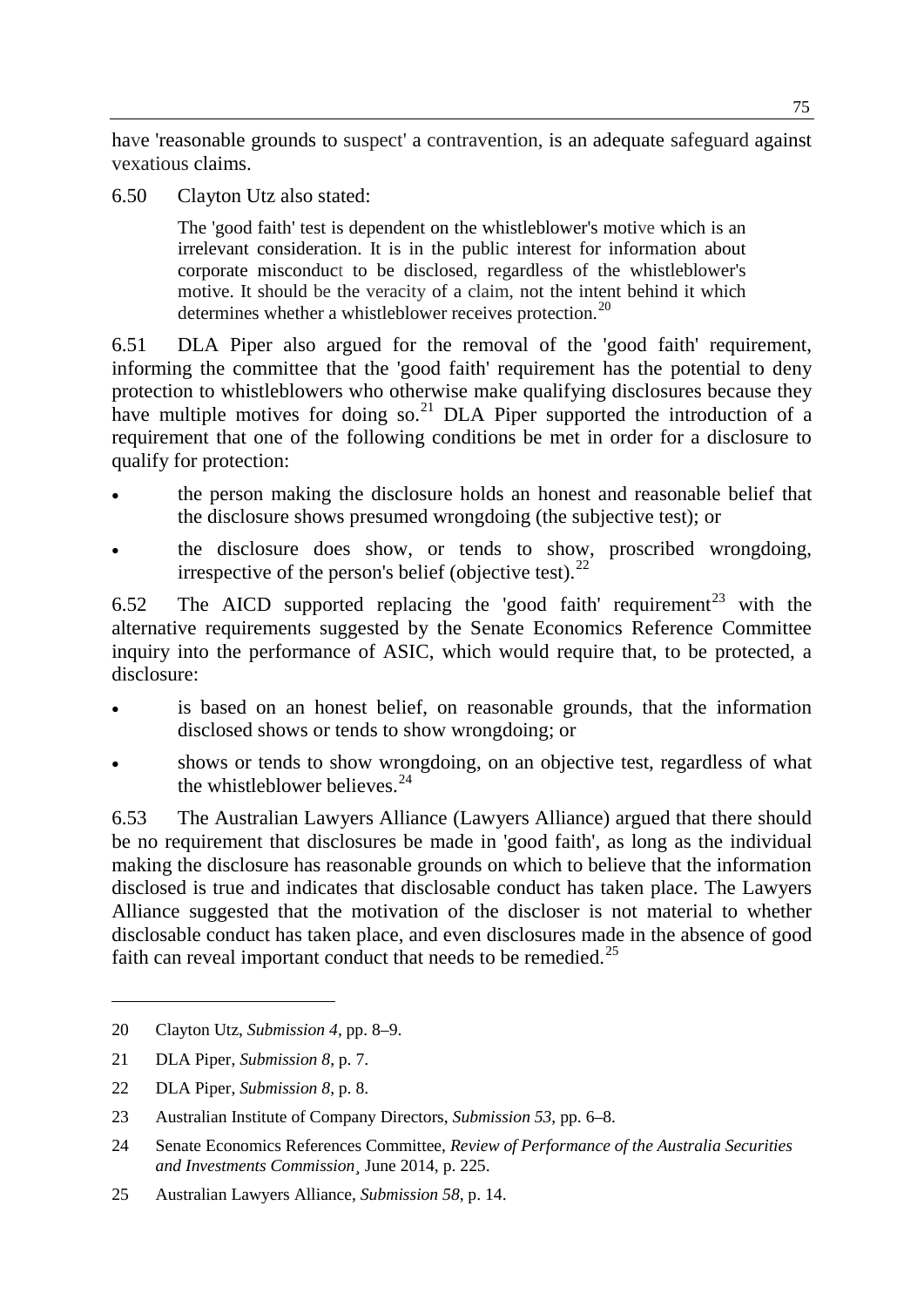6.54 The GIA pointed out that replacing the 'good faith' requirement with a requirement that a disclosure is based on an honest belief on reasonable grounds would be clearer to potential whistleblowers:

The term 'honest and reasonable' could assist in clarifying that the emphasis is on the genuineness of the belief in the information being disclosed and not the motive for making such a disclosure. We also consider that the term 'honest and reasonable' is one which whistleblowers are better able to understand.<sup>[26](#page-11-0)</sup>

6.55 ASIC indicated that it would be comfortable with a threshold based on 'honest belief' or 'reasonable grounds'.<sup>[27](#page-11-1)</sup> Mr Day, Senior Executive Leader, ASIC informed the committee that the 'good faith' test is counter-productive and ASIC no longer applies it:

Effectively in a way, we are ignoring that good faith test in the way that we look at that legislation now. I am the first to admit that I think it got in the way of some of our deliberations five years ago or so because we found ourselves probably unnecessarily being caught up with this quandary of: is this person making a disclosure to us and has it been done in good faith? I think we are now in a position where we say: 'We do not care. They have made a disclosure to us. We will treat them as a whistleblower, we will honour that information'.<sup>[28](#page-11-2)</sup>

6.56 Professor A J Brown argued that the 'good faith' threshold requirement is out of date and inconsistent with the approach taken by Australia's public sector whistleblowing legislation, as well as best practice legislative approaches elsewhere, including the UK.<sup>[29](#page-11-3)</sup> Professor Brown noted that in the UK:

…the issue of 'good faith' is reduced to a consideration when the quantum of damages for compensation for a whistleblower is considered i.e. if an employer can show 'bad faith', then the damages may be reduced by up to  $25$  per cent.<sup>[30](#page-11-4)</sup>

6.57 Professor Brown further explained that the 'good faith' requirement may be counter-productive because it is likely to deter people from making a disclosure:

Motives are notoriously difficult to identify and may well change in the process of reporting, for example, when an internal disclosure is ignored or results in the worker suffering reprisals. Because it is such a subjective and open-ended requirement, the likely effect of a good faith test is negative —

<span id="page-11-0"></span><sup>26</sup> Governance Institute of Australia, *Submission 54*, p. 8.

<span id="page-11-1"></span><sup>27</sup> Mr Andrew Fawcett, Senior Executive Leader, Strategic Policy, Australian Securities and Investments Commission, *Committee Hansard*, 27 April 2017, p. 68.

<span id="page-11-2"></span><sup>28</sup> Mr Warren Day, Senior Executive Leader, Assessment and Intelligence, Australian Securities and Investments Commission, *Committee Hansard*, 27 April 2017, p. 68.

<span id="page-11-3"></span><sup>29</sup> Professor A J Brown, Program Leader, Public Integrity and Anti-Corruption, Centre for Governance and Public Policy, Griffith University, *Submission 23*, Attachment 2, p. 4.

<span id="page-11-4"></span><sup>30</sup> Professor A J Brown, Program Leader, Public Integrity and Anti-Corruption, Centre for Governance and Public Policy, Griffith University, *Submission 23*, Attachment 2, p. 4.